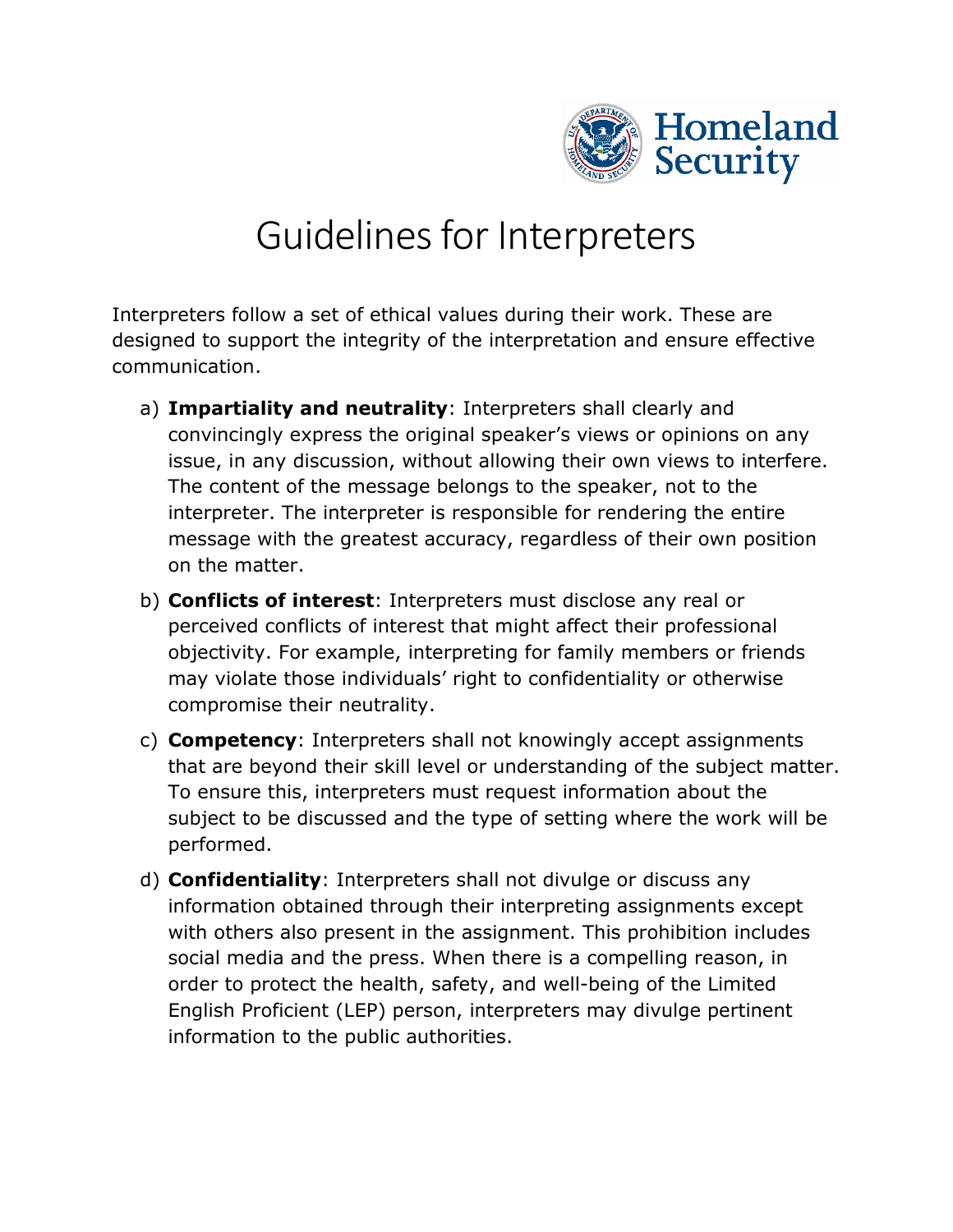- e) **Accuracy**: The interpreter conveys the content and spirit of the original message, taking into consideration its cultural context. They must:
	- 1. Omit or add nothing.
	- 2. Conserve the tone and spirit of the source message.
- f) **Professionalism**: Interpreters are expected to be punctual, prepare, dress appropriately for the occasion, and report any obstacles that might keep them from performing their interpreting duties successfully.
- g) **Compensation**: Interpreters must not accept additional compensation through gifts or money aside from the fees they are paid for the services they render.

## **Tips for putting these values into practice:**

- 1. Prepare for your assignments. Ask about the language and the basic topic to be discussed in the assignment, and do some preliminary research on that topic before the appointment if necessary.
- 2. Introduce yourself to the parties you are interpreting for, and explain your function. For example:

*I am Jane Doe and I will interpret for you today. Everything that is said in language A, I will express accurately in language B. If you have any questions, I will interpret your questions to [the person who speaks the other language], and if I need a clarification or a repetition, I will say something like:*

- *The interpreter requests a repetition.*
- *The interpreter requests a clarification of xxx.*

*I take notes to assist me in my memory retention, but because this appointment is confidential, I do not share my notes with anyone.* 

*When a segment is too long, I will give you a signal so you can briefly bring that section to a close, and then I will give you a signal to continue.* 

3. Dress appropriately for the occasion, in a manner that reflects the importance of your work.